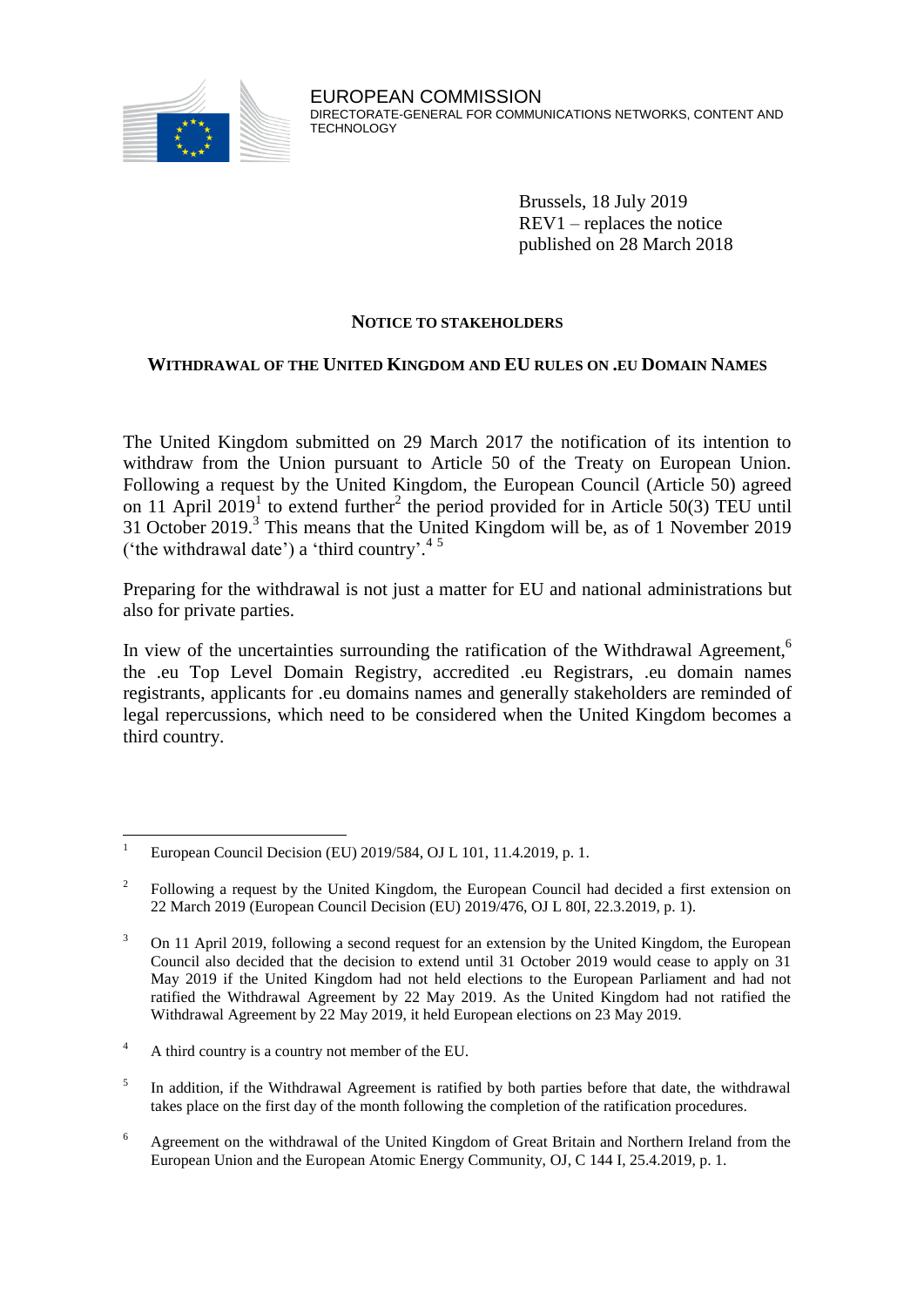Subject to the transition period provided for in the Withdrawal Agreement,<sup>7</sup> as of the withdrawal date the EU regulatory framework for the .eu Top Level Domain, and in particular Regulation (EC) No 733/2002 of the European Parliament and of the Council of 22 April 2002 on the implementation of the .eu Top Level Domain,  $8^9$  will no longer apply to the United Kingdom. This has in particular the following consequences:  $10$ 

### **1. REGISTRATION AND RENEWAL OF DOMAIN NAMES**

According to Article 4(2)(b) of Regulation (EC) No 733/2002, as amended by Regulation (EU) 2019/517, as of 19 October 2019 the following persons are eligible to register .eu domain names:

(i) a Union citizen, independently of their place of residence;

(ii) a natural person who is not a Union citizen and who is a resident of a Member State;

(iii) an undertaking that is established in the Union; or

(iv) an organisation that is established in the Union, without prejudice to the application of national law.

As of the withdrawal date, *undertakings* and *organisations* that are established in the United Kingdom but not in the EU and *third country nationals* (i.e. non-EU-27 citizens) who reside in the United Kingdom will no longer be eligible to register .eu domain names or, if they are .eu registrants, to renew .eu domain names registered before the withdrawal date.

Accredited .eu Registrars will not be entitled to process any request for the registration of or for renewing registrations of .eu domain names by those undertakings, organisations and persons.

### **2. REVOCATION OF REGISTERED DOMAIN NAMES**

Where, as of the withdrawal date and as a result of the withdrawal of the United Kingdom, a holder of a domain name does no longer fulfil the general eligibility criteria pursuant to Article 4(2)(b) of Regulation (EC) 733/2002, the Registry for .eu

<sup>&</sup>lt;sup>-</sup> It is recalled that, in order for the transition period to apply, the Withdrawal Agreement has to be ratified by the EU and the United Kingdom.

<sup>8</sup> Regulation (EU) 2019/517 of the European Parliament and of the Council of 19 March 2019 on the implementation and functioning of the .eu top-level domain name,

<sup>9</sup> Please note that Article 4(2) of that Regulation is amended, with effect of 19 October 2019, by Regulation (EU) 2019/517 of the European Parliament and of the Council of 19 March 2019 on the implementation and functioning of the .eu top-level domain name, OJ L 91, 29.3.2019, p. 25.

<sup>&</sup>lt;sup>10</sup> Regulation (EC) No 733/2002 does not require.eu domain names registrars to be established in the EU. However, other applicable EU rules may affect them. For more information, for instance on electronic commerce and net neutrality, please refer to the relevant "Notices to stakeholders" here: [https://ec.europa.eu/info/brexit/brexit-preparedness\\_en.](https://ec.europa.eu/info/brexit/brexit-preparedness_en)